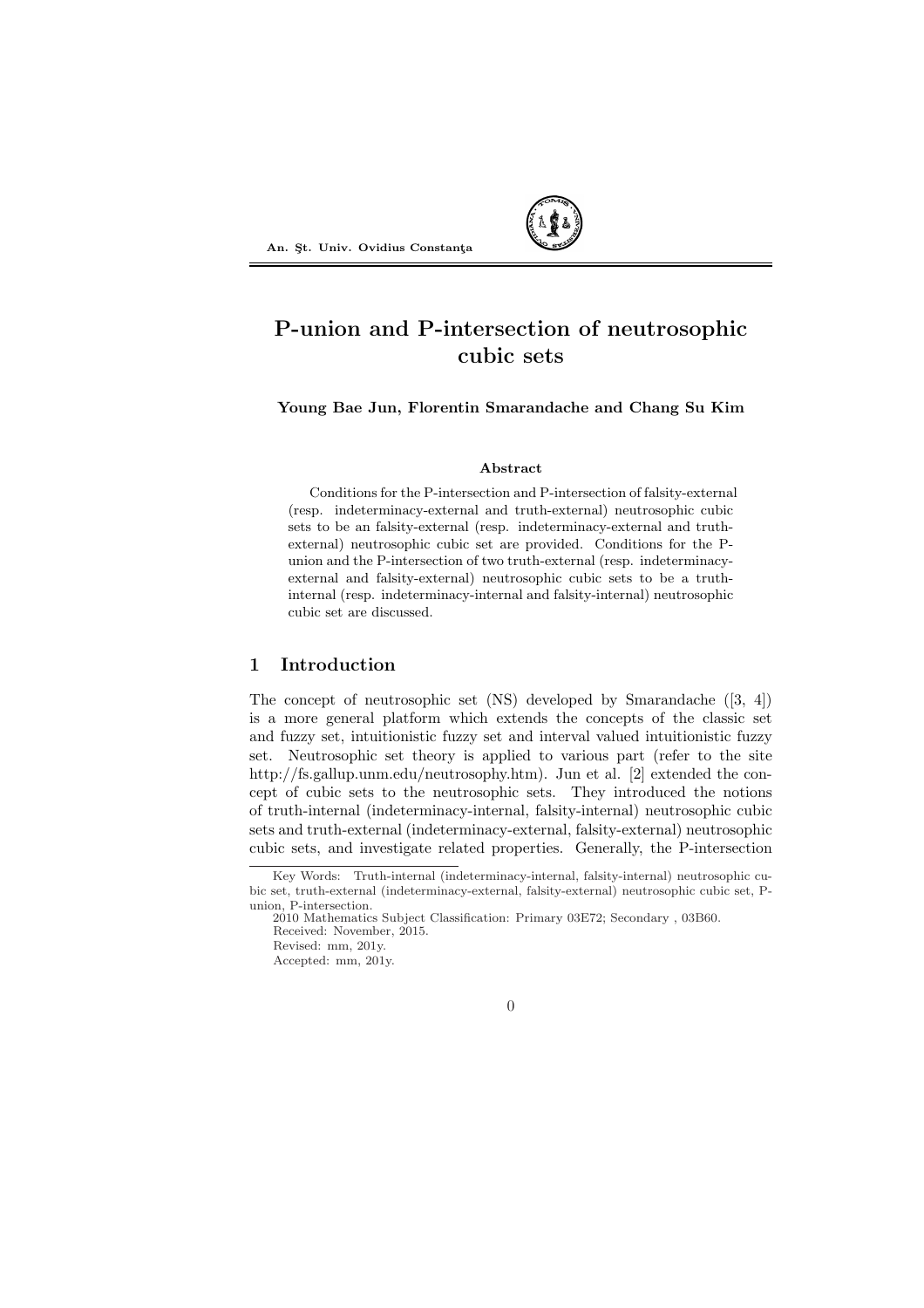of falsity-external (resp. indeterminacy-external and truth-external) neutrosophic cubic sets may not be a falsity-external (resp. indeterminacy-external and truth-external) neutrosophic cubic set (see [2]).

As a continuation of the paper [2], we provide a condition for the P-intersection of falsity-external (resp. indeterminacy-external and truth-external) neutrosophic cubic sets to be a falsity-external (resp. indeterminacy-external and truth-external) neutrosophic cubic set. We provide examples to show that the P-union of falsity-external (resp. indeterminacy-external and truthexternal) neutrosophic cubic sets may not be a falsity-external (resp. indeterminacy-external and truth-external) neutrosophic cubic set. We consider a condition for the P-union of truth-external (resp. indeterminacy-external and falsity-external) neutrosophic cubic sets to be a truth-external (resp. indeterminacy-external and falsity-external) neutrosophic cubic set. We also give a condition for the P-intersection of two neutrosophic cubic sets to be both a truth-internal (resp. indeterminacy-internal and falsity-internal) neutrosophic cubic set and a truth-external (resp. indeterminacy-external and falsityexternal) neutrosophic cubic set. Generally, the P-union of two truth-external (resp. indeterminacy-external and falsity-external) neutrosophic cubic sets may not be a truth-internal (resp. indeterminacy-internal and falsity-internal) neutrosophic cubic set. We provide conditions for the P-union and the Pintersection of two truth-external (resp. indeterminacy-external and falsityexternal) neutrosophic cubic sets to be a truth-internal (resp. indeterminacyinternal and falsity-internal) neutrosophic cubic set.

#### 2 Preliminaries

Jun et al. [1] have defined the cubic set as follows:

Let  $X$  be a non-empty set. A cubic set in  $X$  is a structure of the form:

$$
\mathbf{C} = \{(x, A(x), \lambda(x)) \mid x \in X\}
$$

where A is an interval-valued fuzzy set in X and  $\lambda$  is a fuzzy set in X.

Let X be a non-empty set. A neutrosophic set (NS) in X (see [3]) is a structure of the form:

$$
\Lambda := \{ \langle x; \lambda_T(x), \lambda_I(x), \lambda_F(x) \rangle \mid x \in X \}
$$

where  $\lambda_T : X \to [0,1]$  is a truth membership function,  $\lambda_I : X \to [0,1]$  is an indeterminate membership function, and  $\lambda_F : X \to [0,1]$  is a false membership function.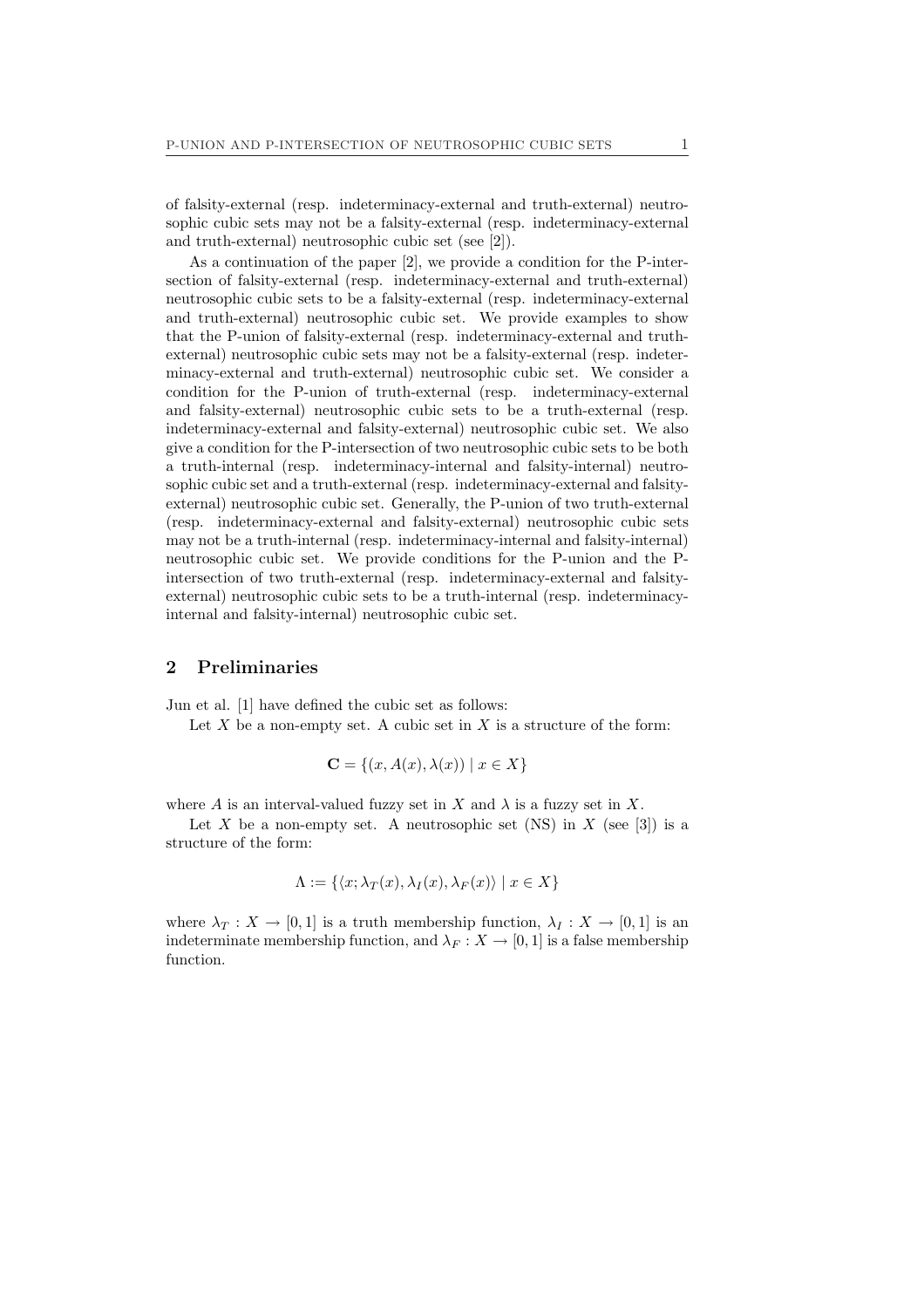Let X be a non-empty set. An interval neutrosophic set  $(INS)$  in X (see [5]) is a structure of the form:

$$
\mathbf{A} := \{ \langle x; A_T(x), A_I(x), A_F(x) \rangle \mid x \in X \}
$$

where  $A_T$ ,  $A_I$  and  $A_F$  are interval-valued fuzzy sets in X, which are called an interval truth membership function, an interval indeterminacy membership function and an interval falsity membership function, respectively.

Jun et al. [2] considered the notion of neutrosophic cubic sets as an extension of cubic sets.

Let X be a non-empty set. A neutrosophic cubic set (NCS) in X is a pair  $\mathscr{A} = (\mathbf{A}, \Lambda)$  where  $\mathbf{A} := \{ \langle x; A_T (x), A_I (x), A_F (x) \rangle \mid x \in X \}$  is an interval neutrosophic set in X and  $\Lambda := \{\langle x; \lambda_T (x), \lambda_I (x), \lambda_F (x) \rangle \mid x \in X\}$  is a neutrosophic set in X.

**Definition 2.1** ([2]). Let X be a non-empty set. A neutrosophic cubic set  $\mathscr{A} = (\mathbf{A}, \Lambda)$  in X is said to be

• truth-internal (briefly, T-internal) if the following inequality is valid

$$
(\forall x \in X) \left( A_T^-(x) \le \lambda_T(x) \le A_T^+(x) \right), \tag{2.1}
$$

• indeterminacy-internal (briefly, I-internal) if the following inequality is valid

$$
(\forall x \in X) \left( A_I^-(x) \le \lambda_I(x) \le A_I^+(x) \right), \tag{2.2}
$$

• falsity-internal (briefly, F-internal) if the following inequality is valid

$$
(\forall x \in X) \left( A_F^-(x) \le \lambda_F(x) \le A_F^+(x) \right). \tag{2.3}
$$

**Definition 2.2** ([2]). Let X be a non-empty set. A neutrosophic cubic set  $\mathscr{A} = (\mathbf{A}, \Lambda)$  in X is said to be

• truth-external (briefly, T-external) if the following inequality is valid

$$
(\forall x \in X) \left(\lambda_T(x) \notin (A_T^-(x), A_T^+(x))\right),\tag{2.4}
$$

• indeterminacy-external (briefly, I-external) if the following inequality is valid

$$
(\forall x \in X) \left(\lambda_I(x) \notin (A_I^-(x), A_I^+(x))\right),\tag{2.5}
$$

• falsity-external (briefly, F-external) if the following inequality is valid

$$
(\forall x \in X) \left(\lambda_F(x) \notin (A_F^-(x), A_F^+(x))\right). \tag{2.6}
$$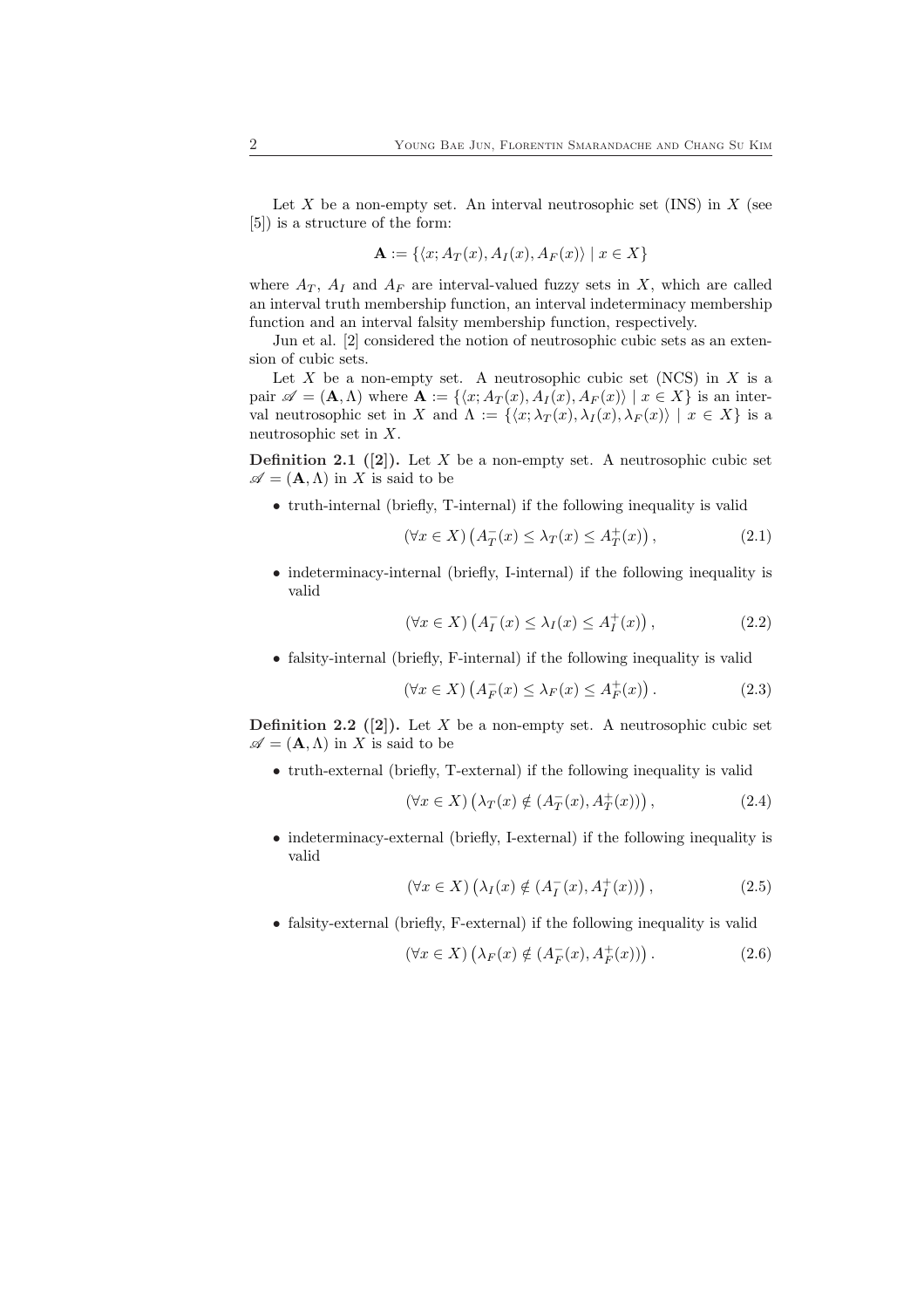# 3 P-union and P-intersection of neutrosophic cubic sets

Note that P-intersection of F-external (resp. I-external and T-external) neutrosophic cubic sets may not be an F-external (resp. I-external and T-external) neutrosophic cubic set (see [2]). We provide a condition for the P-intersection of F-external (resp. I-external and T-external) neutrosophic cubic sets to be an F-external (resp. I-external and T-external) neutrosophic cubic set.

**Theorem 3.1.** Let  $\mathscr{A} = (\mathbf{A}, \Lambda)$  and  $\mathscr{B} = (\mathbf{B}, \Psi)$  be T-external neutrosophic cubic sets in X such that

$$
\max\left\{\min\{A_T^+(x), B_T^-(x)\}, \min\{A_T^-(x), B_T^+(x)\}\right\} < (\lambda_T \wedge \psi_T)(x)
$$
  
\$\leq\$ 
$$
\min\left\{\max\{A_T^+(x), B_T^-(x)\}, \max\{A_T^-(x), B_T^+(x)\}\right\}
$$
 (3.1)

for all  $x \in X$ . Then the P-intersection  $\mathscr{A} \cap_P \mathscr{B} = (\mathbf{A} \cap \mathbf{B}, \Lambda \wedge \Psi)$  is a Texternal neutrosophic cubic set in X.

*Proof.* For any  $x \in X$ , let

$$
a_x := \min\left\{\max\{A_T^+(x), B_T^-(x)\}, \max\{A_T^-(x), B_T^+(x)\}\right\}
$$

and

$$
b_x := \max \left\{ \min \{ A_T^+(x), B_T^-(x) \}, \min \{ A_T^-(x), B_T^+(x) \} \right\}.
$$

Then  $a_x = A_T^-(x)$ ,  $a_x = B_T^-(x)$ ,  $a_x = A_T^+(x)$ , or  $a_x = B_T^+(x)$ . It is possible to consider the cases  $a_x = A_T^-(x)$  and  $a_x = A_T^+(x)$  only because the remaining cases are similar to these cases. If  $a_x = A_T^-(x)$ , then

$$
B_T^-(x) \le B_T^+(x) \le A_T^-(x) \le A_T^+(x).
$$

Thus  $b_x = B_T^+(x)$ , and so

$$
B_T^-(x) = (A_T \cap B_T)^-(x) \le (A_T \cap B_T)^+(x) = B_T^+(x) = b_x < (\lambda_T \wedge \psi_T)(x).
$$

Hence  $(\lambda_T \wedge \psi_T)(x) \notin ((A_T \cap B_T)^{-(x)}, (A_T \cap B_T)^{+(x)})$ . If  $a_x = A_T^{+(x)}$ , then  $B_T^-(x) \leq A_T^+(x) \leq B_T^+(x)$  and thus  $b_x = \max\{A_T^-(x), B_T^-(x)\}$ . Suppose that  $b_x = A_T^-(x)$ . Then

$$
B_T^-(x) \le A_T^-(x) < (\lambda_T \wedge \psi_T)(x) \le A_T^+(x) \le B_T^+(x). \tag{3.2}
$$

It follows that

$$
B_T^-(x) \le A_T^-(x) < (\lambda_T \wedge \psi_T)(x) < A_T^+(x) \le B_T^+(x) \tag{3.3}
$$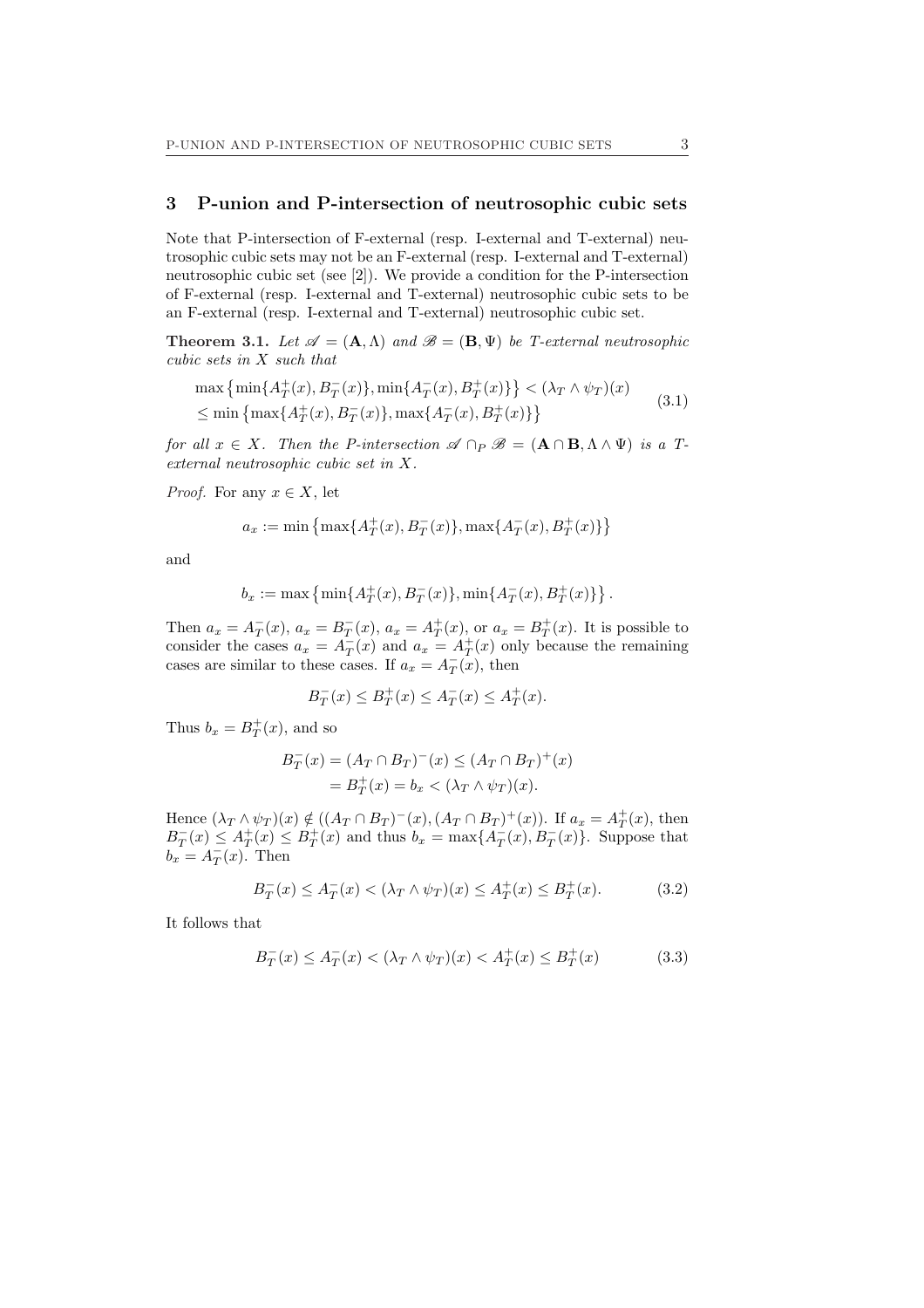or

$$
B_T^-(x) \le A_T^-(x) < (\lambda_T \wedge \psi_T)(x) = A_T^+(x) \le B_T^+(x). \tag{3.4}
$$

The case (3.3) induces a contradiction. The case (3.4) implies that

$$
(\lambda_T \wedge \psi_T)(x) \notin ((A_T \cap B_T)^{-}(x), (A_T \cap B_T)^{+}(x))
$$

since  $(\lambda_T \wedge \psi_T)(x) = A_T^+(x) = (A_T \cap B_T)^+(x)$ . Now, if  $b_x = B_T^-(x)$ , then

$$
A_T^-(x) \le B_T^-(x) < (\lambda_T \wedge \psi_T)(x) \le A_T^+(x) \le B_T^+(x). \tag{3.5}
$$

Hence we have

$$
A_T^-(x) \le B_T^-(x) < (\lambda_T \wedge \psi_T)(x) < A_T^+(x) \le B_T^+(x) \tag{3.6}
$$

or

$$
A_T^-(x) \le B_T^-(x) < (\lambda_T \wedge \psi_T)(x) = A_T^+(x) \le B_T^+(x). \tag{3.7}
$$

The case (3.6) induces a contradiction. The case (3.7) induces

$$
(\lambda_T \wedge \psi_T)(x) \notin ((A_T \cap B_T)^{-1}(x), (A_T \cap B_T)^{+1}(x)).
$$

Therefore the P-intersection  $\mathscr{A} \cap_P \mathscr{B} = (\mathbf{A} \cap \mathbf{B}, \Lambda \wedge \Psi)$  is a T-external neutrosophic cubic set in X.  $\Box$ 

Similarly, we have the following theorems.

**Theorem 3.2.** Let  $\mathscr{A} = (\mathbf{A}, \Lambda)$  and  $\mathscr{B} = (\mathbf{B}, \Psi)$  be *I-external neutrosophic* cubic sets in X such that

$$
\max\left\{\min\{A_I^+(x), B_I^-(x)\}, \min\{A_I^-(x), B_I^+(x)\}\right\} < (\lambda_I \wedge \psi_I)(x)
$$
  
\$\leq\$ 
$$
\min\left\{\max\{A_I^+(x), B_I^-(x)\}, \max\{A_I^-(x), B_I^+(x)\}\right\}
$$
 (3.8)

for all  $x \in X$ . Then the P-intersection  $\mathscr{A} \cap_P \mathscr{B} = (\mathbf{A} \cap \mathbf{B}, \Lambda \wedge \Psi)$  is an I-external neutrosophic cubic set in X.

**Theorem 3.3.** Let  $\mathscr{A} = (\mathbf{A}, \Lambda)$  and  $\mathscr{B} = (\mathbf{B}, \Psi)$  be *F*-external neutrosophic cubic sets in X such that ª

$$
\max\left\{\min\{A_F^+(x), B_F^-(x)\}, \min\{A_F^-(x), B_F^+(x)\}\right\} < (\lambda_F \wedge \psi_F)(x)
$$
  
\$\leq\$ 
$$
\min\left\{\max\{A_F^+(x), B_F^-(x)\}, \max\{A_F^-(x), B_F^+(x)\}\right\}
$$
 (3.9)

for all  $x \in X$ . Then the P-intersection  $\mathscr{A} \cap P \mathscr{B} = (\mathbf{A} \cap \mathbf{B}, \Lambda \wedge \Psi)$  is an F-external neutrosophic cubic set in X.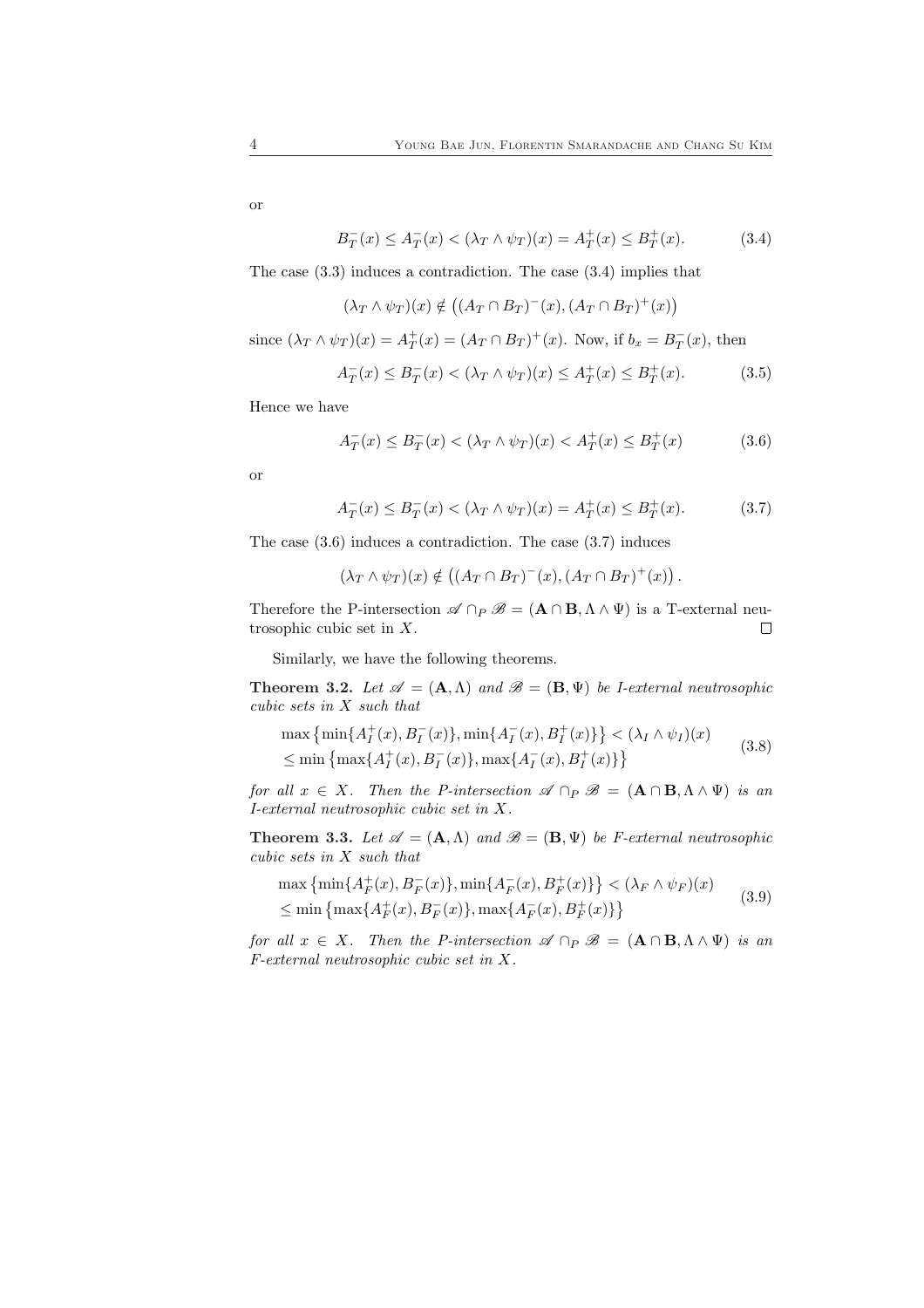Corollary 3.4. Let  $\mathscr{A} = (\mathbf{A}, \Lambda)$  and  $\mathscr{B} = (\mathbf{B}, \Psi)$  be external neutrosophic cubic sets in X. Then the P-intersection of  $\mathscr{A} = (\mathbf{A}, \Lambda)$  and  $\mathscr{B} = (\mathbf{B}, \Psi)$  is an external neutrosophic cubic set in  $X$  when the conditions  $(3.1)$ ,  $(3.8)$  and (3.9) are valid.

The following example shows that the P-union of F-external (resp. Iexternal and T-external) neutrosophic cubic sets may not be an F-external (resp. I-external and T-external) neutrosophic cubic set.

**Example 3.5.** (1) Let  $\mathscr{A} = (\mathbf{A}, \Lambda)$  and  $\mathscr{B} = (\mathbf{B}, \Psi)$  be neutrosophic cubic sets in  $X = [0, 1]$  with the tabular representations in Tables 1 and 2, respectively.

Table 1: Tabular representation of  $\mathscr{A} = (\mathbf{A}, \Lambda)$ 

|                     | $\mathbf{A}(x)$                            | $\Lambda(x)$               |
|---------------------|--------------------------------------------|----------------------------|
| $0 \leq x < 0.5$    | $([0.25, 0.26], [0.2, 0.3], [0.15, 0.25])$ | $(0.25, 0.15, 0.5x + 0.5)$ |
| $0.5 \leq x \leq 1$ | ([0.5, 0.7], [0.5, 0.6], [0.6, 0.7])       | (0.55, 0.75, 0.30)         |

Table 2: Tabular representation of  $\mathscr{B} = (\mathbf{B}, \Psi)$ 

|                     | $\mathbf{B}(x)$                          | $\Psi(x)$          |
|---------------------|------------------------------------------|--------------------|
| $0 \leq x < 0.5$    | $([0.25, 0.26], [0.2, 0.3], [0.8, 0.9])$ | (0.25, 0.15, 0.40) |
| $0.5 \leq x \leq 1$ | ([0.5, 0.7], [0.5, 0.6], [0.1, 0.2])     | (0.55, 0.75, x)    |

Then  $\mathscr{A} = (\mathbf{A}, \Lambda)$  and  $\mathscr{B} = (\mathbf{B}, \Psi)$  are F-external neutrosophic cubic sets in  $X = [0, 1]$ , and the P-union  $\mathscr{A} \cup_P \mathscr{B} = (A \cup B, \Lambda \vee \Psi)$  of  $\mathscr{A} = (A, \Lambda)$  and  $\mathscr{B} = (\mathbf{B}, \Psi)$  is given by Table 3.

Table 3: Tabular representation of  $\mathscr{A} \cup_P \mathscr{B} = (\mathbf{A} \cup \mathbf{B}, \Lambda \vee \Psi)$ 

|                     | $(\mathbf{A} \cup \mathbf{B})(x)$        | $(\Lambda \vee \Psi)(x)$   |
|---------------------|------------------------------------------|----------------------------|
| $0 \leq x < 0.5$    | $([0.25, 0.26], [0.2, 0.3], [0.8, 0.9])$ | $(0.25, 0.15, 0.5x + 0.5)$ |
| $0.5 \leq x \leq 1$ | ([0.5, 0.7], [0.5, 0.6], [0.6, 0.7])     | (0.55, 0.75, x)            |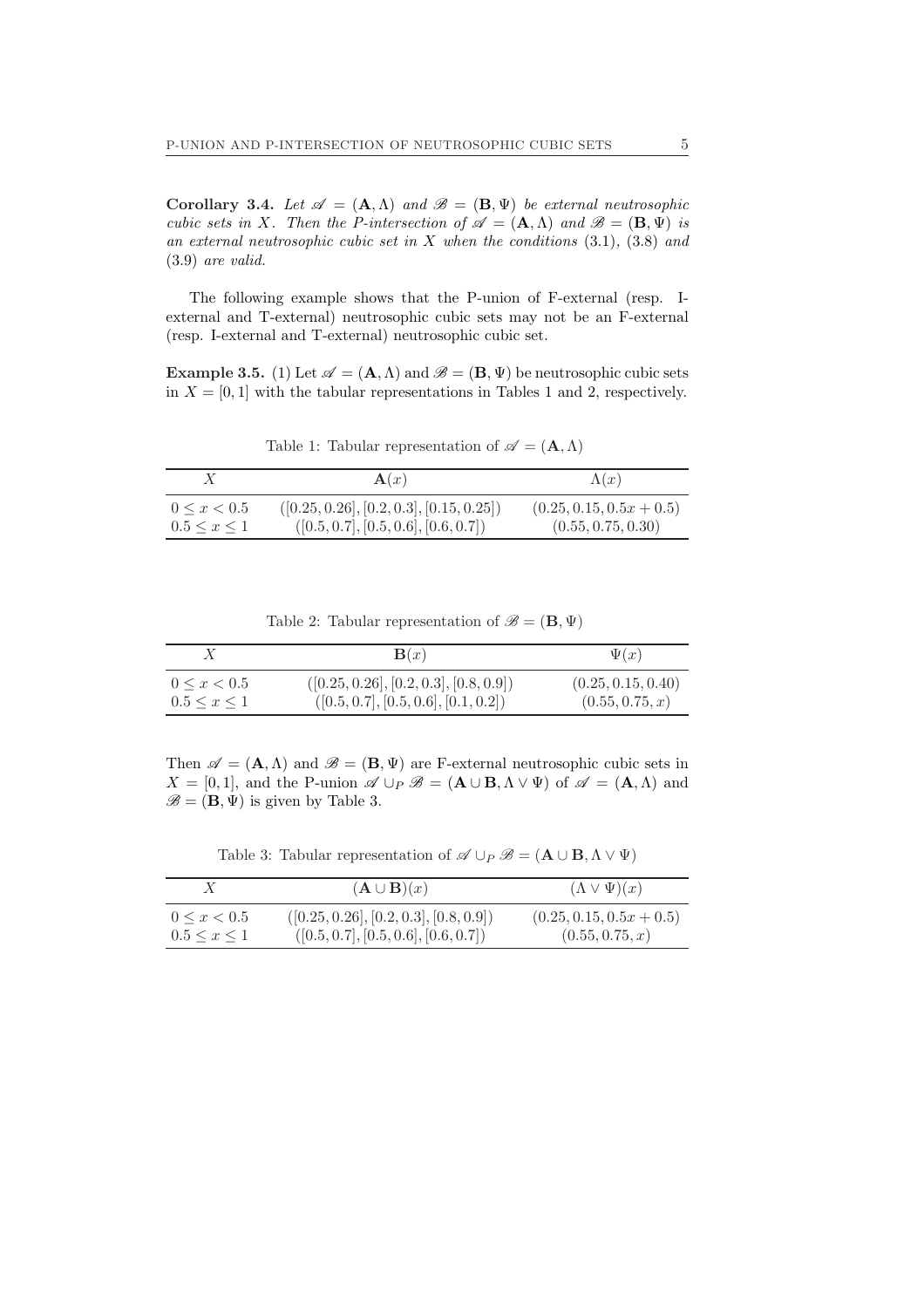Then

$$
(\lambda_F \vee \psi_F)(0.67) = 0.67 \in (0.6, 0.7)
$$
  
= 
$$
((A_F \cup B_F)^{-(0.67)}, (A_F \cup B_F)^{+(0.67)})
$$
,

and so the P-union  $\mathscr{A} \cup_P \mathscr{B} = (\mathbf{A} \cup \mathbf{B}, \Lambda \vee \Psi)$  is not an F-external neutrosophic cubic set in  $X = [0, 1]$ .

(2) Let  $\mathscr{A} = (\mathbf{A}, \Lambda)$  and  $\mathscr{B} = (\mathbf{B}, \Psi)$  be neutrosophic cubic sets in  $X =$ [0, 1] with the tabular representations in Tables 4 and 5, respectively.

Table 4: Tabular representation of  $\mathscr{A} = (\mathbf{A}, \Lambda)$ 

|                     | $\mathbf{A}(x)$                      | $\Lambda(x)$                                   |
|---------------------|--------------------------------------|------------------------------------------------|
| $0 \leq x \leq 0.3$ | ([0.3, 0.6], [0.3, 0.5], [0.6, 1])   | $(x+0.6, 0.15, \frac{1}{2}x + \frac{1}{2})$    |
| $0.3 < x \leq 1$    | ([0.4, 0.9], [0.5, 0.6], [0.6, 0.7]) | $\left(-\frac{2}{5}x + 0.4, 0.75, 0.30\right)$ |

Table 5: Tabular representation of  $\mathscr{B} = (\mathbf{B}, \Psi)$ 

|                     | $\mathbf{B}(x)$                      | $\Psi(x)$                          |
|---------------------|--------------------------------------|------------------------------------|
| $0 \leq x \leq 0.3$ | ([0.4, 0.8], [0.2, 0.3], [0.8, 0.9]) | $(\frac{1}{2}x + 0.8, 0.15, 0.40)$ |
| $0.3 < x \leq 1$    | ([0.3, 0.5], [0.5, 0.6], [0.1, 0.2]) | $(\frac{1}{3}x + 0.5, 0.75, x)$    |

Then  $\mathscr{A} = (\mathbf{A}, \Lambda)$  and  $\mathscr{B} = (\mathbf{B}, \Psi)$  are T-external neutrosophic cubic sets in  $X = [0, 1]$ . Note that

$$
(A_T \cup B_T)^{-}(x) = \begin{cases} [0.4, 0.8] & \text{if } 0 \le x \le 0.3, \\ [0.4, 0.9] & \text{if } 0.3 < x \le 1, \\ (\lambda_T \vee \psi_T)(x) = \begin{cases} \frac{1}{7}x + 0.8 & \text{if } 0 \le x \le 0.3, \\ \frac{1}{3}x + 0.5 & \text{if } 0.3 < x \le 1, \end{cases} \end{cases}
$$

and so the P-union  $\mathscr{A} \cup_P \mathscr{B} = (\mathbf{A} \cup \mathbf{B}, \Lambda \vee \Psi)$  is not a T-external neutrosophic cubic set in  $X = [0, 1]$  since

$$
(\lambda_T \vee \psi_T)(0.6) = 0.7 \in (0.4, 0.9) = ((A_T \cup B_T)^{-}(0.6), (A_T \cup B_T)^{+}(0.6)).
$$

(3) Let  $\mathscr{A} = (\mathbf{A}, \Lambda)$  and  $\mathscr{B} = (\mathbf{B}, \Psi)$  be neutrosophic cubic sets in  $X =$ [0, 1] with the tabular representations in Tables 6 and 7, respectively.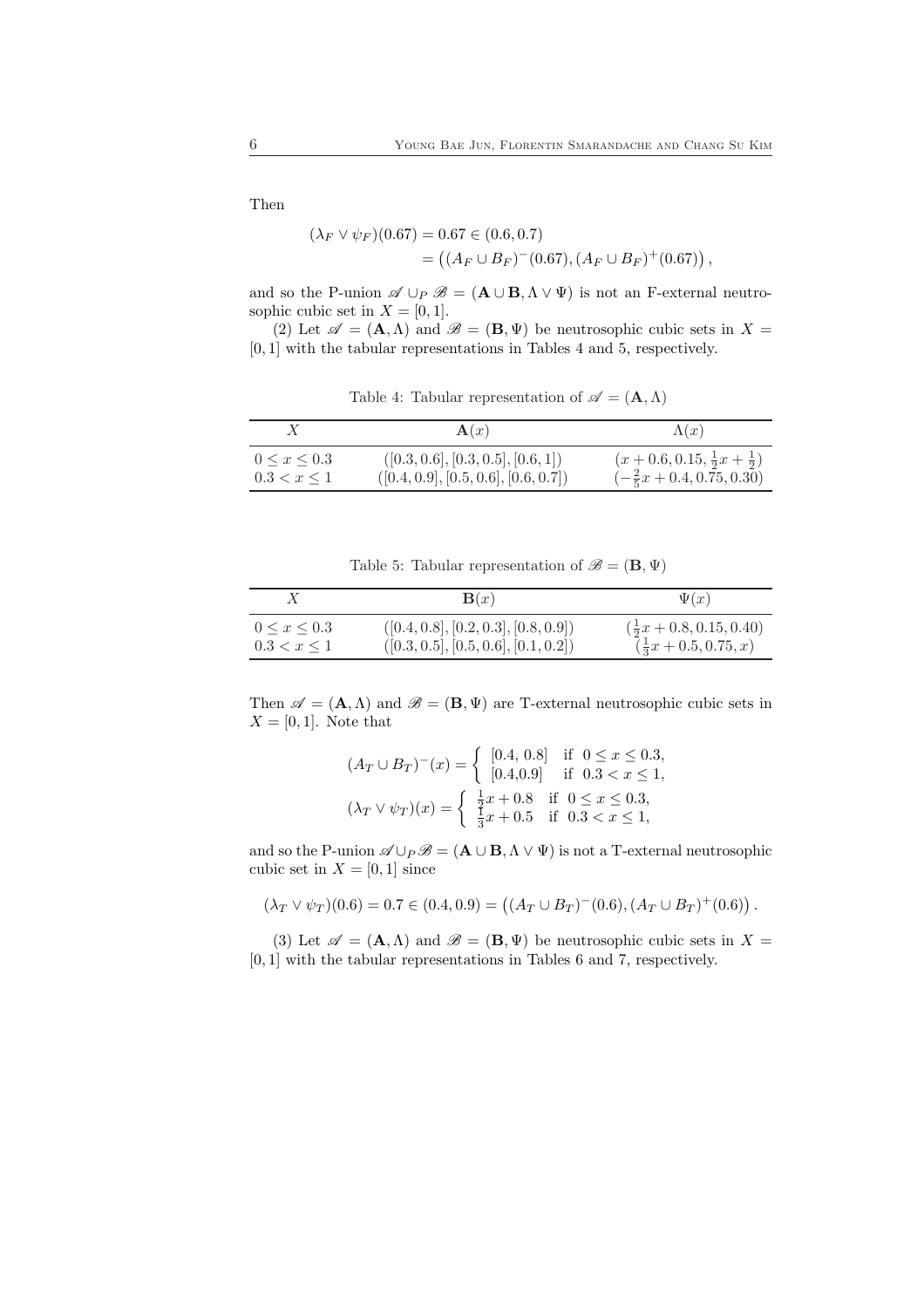|                                         | $\mathbf{A}(x)$                                                              | $\Lambda(x)$                                                                                   |
|-----------------------------------------|------------------------------------------------------------------------------|------------------------------------------------------------------------------------------------|
| $0 \leq x \leq 0.5$<br>$0.5 < x \leq 1$ | ([0.3, 0.6], [0.2, 0.7], [0.6, 1.0])<br>([0.4, 0.9], [0.3, 1.0], [0.6, 0.7]) | $(0.4, \frac{1}{5}x + 0.7, \frac{1}{2}x + \frac{1}{2})$<br>$(0.3, -\frac{1}{10}x + 0.3, 0.30)$ |

Table 6: Tabular representation of  $\mathscr{A} = (\mathbf{A}, \Lambda)$ 

Table 7: Tabular representation of  $\mathscr{B} = (\mathbf{B}, \Psi)$ 

|                     | $\mathbf{B}(x)$                      | $\Psi(x)$                          |
|---------------------|--------------------------------------|------------------------------------|
| $0 \leq x \leq 0.5$ | ([0.4, 0.8], [0.3, 0.8], [0.8, 0.9]) | $(0.3, -\frac{1}{5}x + 0.3, 0.40)$ |
| $0.5 < x \leq 1$    | ([0.3, 0.5], [0.5, 0.9], [0.1, 0.2]) | $(0.5, -\frac{1}{10}x + 1.0, x)$   |

It is routine to verify that  $\mathscr{A} = (\mathbf{A}, \Lambda)$  and  $\mathscr{B} = (\mathbf{B}, \Psi)$  are I-external neutrosophic cubic sets in  $X = [0, 1]$ , but their P-union is not an I-external neutrosophic cubic sets in  $X = [0, 1]$  since

$$
(\lambda_I \vee \psi_I)(0.7) = 0.93 \in (0.5, 1.0) = ((A_I \cup B_I)^{-}(0.7), (A_I \cup B_I)^{+}(0.7)).
$$

We consider a condition for the P-union of T-external (resp. I-external and F-external) neutrosophic cubic sets to be a T-external (resp. I-external and F-external) neutrosophic cubic set.

**Theorem 3.6.** Let  $\mathscr{A} = (\mathbf{A}, \Lambda)$  and  $\mathscr{B} = (\mathbf{B}, \Psi)$  be *F*-external neutrosophic cubic sets in X such that

$$
\max\left\{\min\{A_F^+(x), B_F^-(x)\}, \min\{A_F^-(x), B_F^+(x)\}\right\} \le (\lambda_F \vee \psi_F)(x)
$$
  

$$
< \min\left\{\max\{A_F^+(x), B_F^-(x)\}, \max\{A_F^-(x), B_F^+(x)\}\right\}
$$
(3.10)

for all  $x \in X$ . Then the P-union  $\mathscr{A} \cup_P \mathscr{B} = (\mathbf{A} \cup \mathbf{B}, \Lambda \vee \Psi)$  is an F-external neutrosophic cubic set in X.

*Proof.* For any  $x \in X$ , let

$$
a_x := \min\left\{\max\{A_F^+(x), B_F^-(x)\}, \max\{A_F^-(x), B_F^+(x)\}\right\}
$$

and

$$
b_x := \max \left\{ \min \{ A_F^+(x), B_F^-(x) \}, \min \{ A_F^-(x), B_F^+(x) \} \right\}.
$$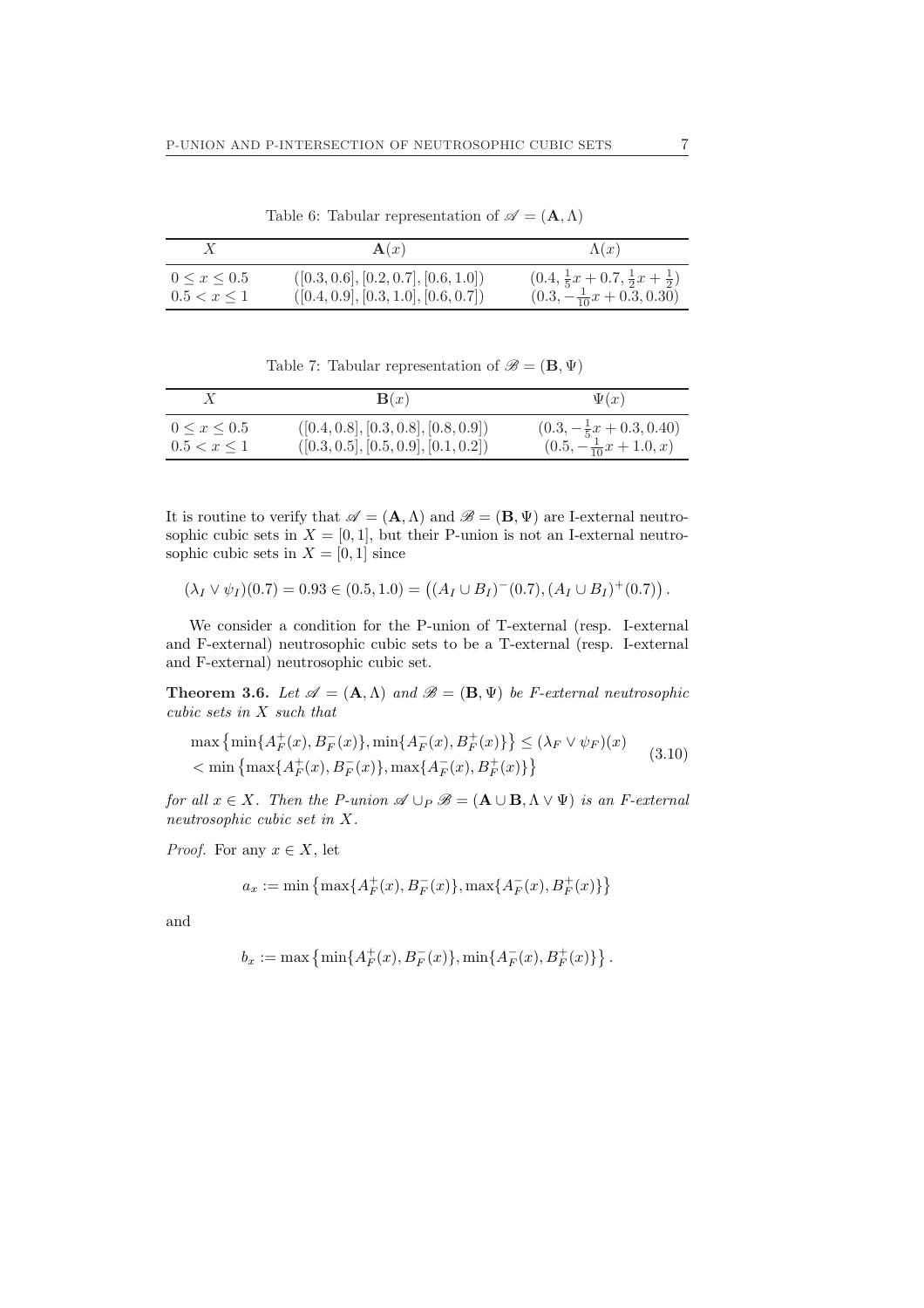Then  $a_x = A_F^-(x)$ ,  $a_x = B_F^-(x)$ ,  $a_x = A_F^+(x)$ , or  $a_x = B_F^+(x)$ . It is possible to consider the cases  $a_x = A_F^-(x)$  and  $a_x = A_F^+(x)$  only because the remaining cases are similar to these cases. If  $a_x = A_F^-(x)$ , then

$$
B^-_F(x) \le B^+_F(x) \le A^-_F(x) \le A^+_F(x),
$$

and so  $b_x = B_F^+(x)$ . Thus

$$
(A_F \cup B_F)^{-}(x) = A_F^{-}(x) = a_x > (\lambda_F \vee \psi_F)(x),
$$

and hence  $(\lambda_F \vee \psi_F)(x) \notin ((A_F \cup B_F)^{-}(x), (A_F \cup B_F)^{+}(x))$ . If  $a_x = A_F^{+}(x)$ , then  $B_F^-(x) \le A_F^+(x) \le B_F^+(x)$  and thus  $b_x = \max\{A_F^-(x), B_F^-(x)\}\$ . Suppose that  $b_x = A_F^-(x)$ . Then

$$
B_F^-(x) \le A_F^-(x) \le (\lambda_F \vee \psi_F)(x) < A_F^+(x) \le B_F^+(x),\tag{3.11}
$$

and so

$$
B_F^-(x) \le A_F^-(x) < (\lambda_F \vee \psi_F)(x) < A_F^+(x) \le B_F^+(x) \tag{3.12}
$$

or

$$
B_F^-(x) \le A_F^-(x) = (\lambda_F \vee \psi_F)(x) < A_F^+(x) \le B_F^+(x). \tag{3.13}
$$

The case (3.12) induces a contradiction. The case (3.13) implies that

$$
(\lambda_F \vee \psi_F)(x) \notin ((A_F \cup B_F)^{-(x)}, (A_F \cup B_F)^{+(x)})
$$

since  $(\lambda_F \vee \psi_F)(x) = A_F^-(x) = (A_F \cup B_F)^-(x)$ . Now, if  $b_x = B_F^-(x)$ , then

$$
A_F^-(x) \le B_F^-(x) \le (\lambda_F \vee \psi_F)(x) \le A_F^+(x) \le B_F^+(x). \tag{3.14}
$$

Hence we have

$$
A_F^-(x) \le B_F^-(x) < (\lambda_F \vee \psi_F)(x) \le A_F^+(x) \le B_F^+(x) \tag{3.15}
$$

or

$$
A_F^-(x) \le B_F^-(x) = (\lambda_F \vee \psi_F)(x) \le A_F^+(x) \le B_F^+(x). \tag{3.16}
$$

The case (3.15) induces a contradiction. The case (3.16) induces

$$
(\lambda_F \vee \psi_F)(x) \notin ((A_F \cup B_F)^{-(x)}, (A_F \cup B_F)^{+(x)}).
$$

Therefore the P-union  $\mathscr{A} \cup_P \mathscr{B} = (\mathbf{A} \cup \mathbf{B}, \Lambda \vee \Psi)$  is an F-external neutrosophic cubic set in X. $\Box$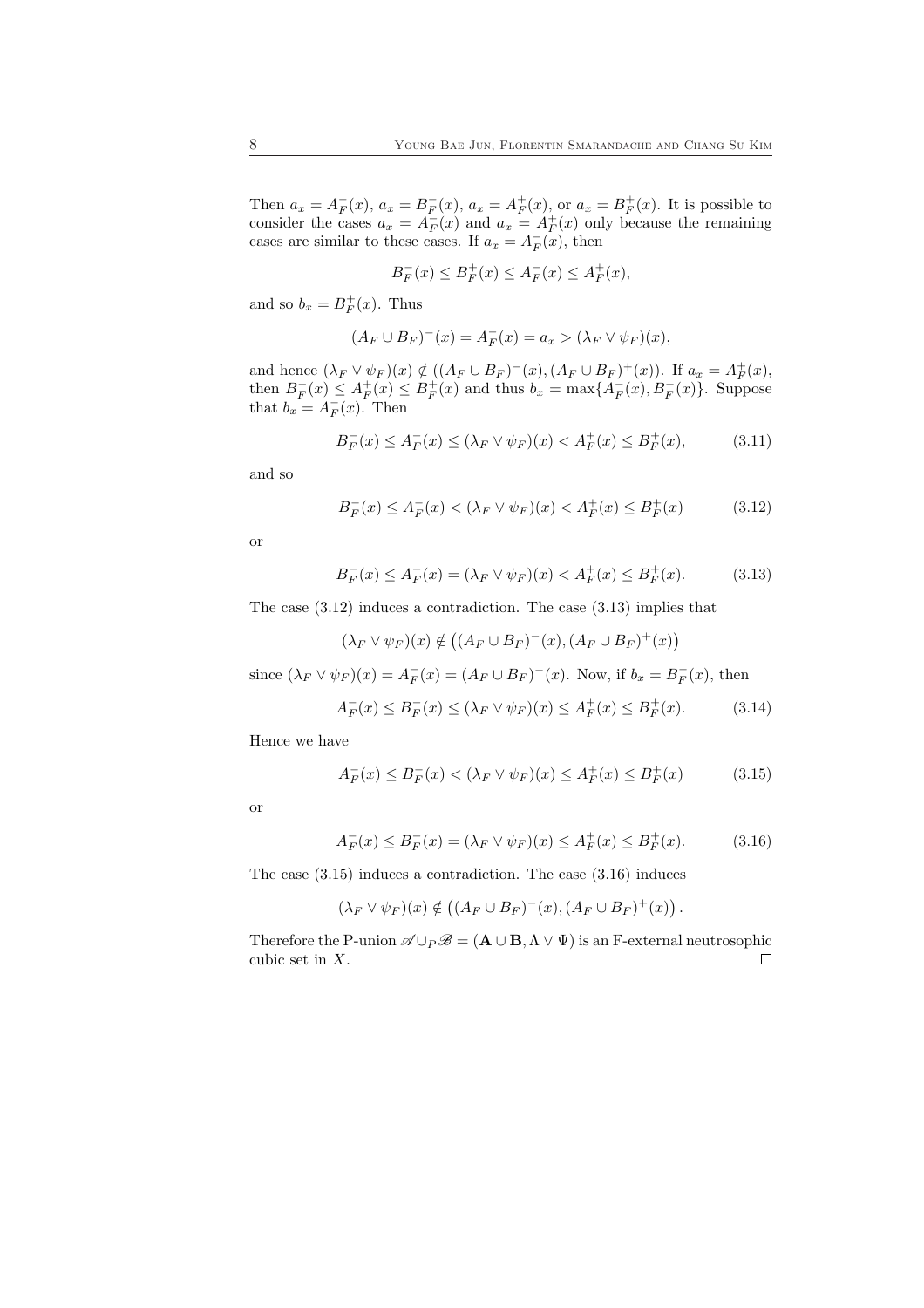Similarly, we have the following theorems.

**Theorem 3.7.** Let  $\mathscr{A} = (\mathbf{A}, \Lambda)$  and  $\mathscr{B} = (\mathbf{B}, \Psi)$  be T-external neutrosophic cubic sets in X such that

$$
\max\left\{\min\{A_T^+(x), B_T^-(x)\}, \min\{A_T^-(x), B_T^+(x)\}\right\} \le (\lambda_T \vee \psi_T)(x)
$$
  

$$
< \min\left\{\max\{A_T^+(x), B_T^-(x)\}, \max\{A_T^-(x), B_T^+(x)\}\right\}
$$
(3.17)

for all  $x \in X$ . Then the P-union  $\mathscr{A} \cup_P \mathscr{B} = (\mathbf{A} \cup \mathbf{B}, \Lambda \vee \Psi)$  is a T-external neutrosophic cubic set in X.

**Theorem 3.8.** Let  $\mathscr{A} = (\mathbf{A}, \Lambda)$  and  $\mathscr{B} = (\mathbf{B}, \Psi)$  be *I*-external neutrosophic cubic sets in X such that

$$
\max \left\{ \min\{A_I^+(x), B_I^-(x)\}, \min\{A_I^-(x), B_I^+(x)\} \right\} \le (\lambda_I \vee \psi_I)(x)
$$
  

$$
< \min \left\{ \max\{A_I^+(x), B_I^-(x)\}, \max\{A_I^-(x), B_I^+(x)\} \right\}
$$
(3.18)

for all  $x \in X$ . Then the P-union  $\mathscr{A} \cup_P \mathscr{B} = (\mathbf{A} \cup \mathbf{B}, \Lambda \vee \Psi)$  is an I-external neutrosophic cubic set in X.

We give a condition for the P-intersection of two neutrosophic cubic sets to be both a T-internal (resp. I-internal and F-internal) neutrosophic cubic set and a T-external (resp. I-external and F-external) neutrosophic cubic set.

**Theorem 3.9.** If neutrosophic cubic sets  $\mathscr{A} = (\mathbf{A}, \Lambda)$  and  $\mathscr{B} = (\mathbf{B}, \Psi)$  X satisfy the following condition

$$
\min\left\{\max\{A_F^+(x), B_F^-(x)\}, \max\{A_F^-(x), B_F^+(x)\}\right\} = (\lambda_F \wedge \psi_F)(x)
$$
\n
$$
= \max\left\{\min\{A_F^+(x), B_F^-(x)\}, \min\{A_F^-(x), B_F^+(x)\}\right\} \tag{3.19}
$$

for all  $x \in X$ , then the P-intersection of  $\mathscr{A} = (\mathbf{A}, \Lambda)$  and  $\mathscr{B} = (\mathbf{B}, \Psi)$  is both an F-internal neutrosophic cubic set and an F-external neutrosophic cubic set in X.

*Proof.* For any  $x \in X$ , take

$$
a_x := \min\left\{\max\{A_F^+(x), B_F^-(x)\}, \max\{A_F^-(x), B_F^+(x)\}\right\}
$$

and

$$
b_x := \max \left\{ \min \{ A_F^+(x), B_F^-(x) \}, \min \{ A_F^-(x), B_F^+(x) \} \right\}.
$$

Then  $a_x$  is one of  $A_F^-(x)$ ,  $B_F^-(x)$ ,  $A_F^+(x)$  and  $B_F^+(x)$ . We consider  $a_x = A_F^-(x)$ or  $a_x = A_F^+(x)$  only. For remaining cases, it is similar to these cases. If  $a_x = A_F^-(x)$ , then

$$
B^-_F(x) \le B^+_F(x) \le A^-_F(x) \le A^+_F(x)
$$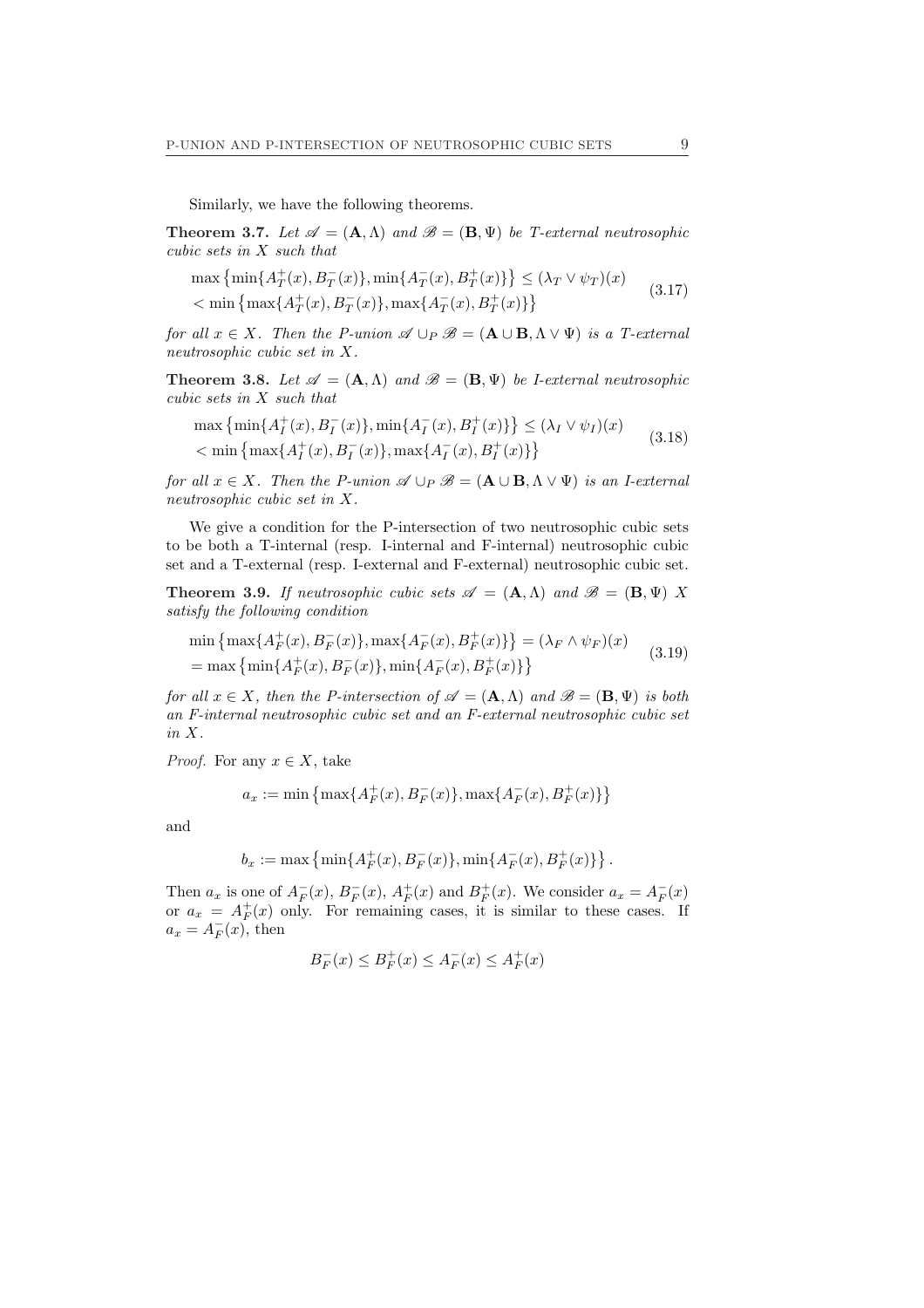and thus  $b_x = B_F^+(x)$ . This implies that

$$
A_F^-(x) = a_x = (\lambda_F \wedge \psi_F)(x) = b_x = B_F^+(x).
$$

Hence  $B_F^-(x) \leq B_F^+(x) = (\lambda_F \wedge \psi_F)(x) = A_F^-(x) \leq A_F^+(x)$ , which implies that

$$
(\lambda_F \wedge \psi_F)(x) = B_F^+(x) = (A_F \cap B_F)^+(x).
$$

Hence  $(\lambda_F \wedge \psi_F)(x) \notin ((A_F \cap B_F)^{-(x)}, (A_F \cap B_F)^{+(x)})$  and

$$
(A_F \cap B_F)^{-}(x) \leq (\lambda_F \wedge \psi_F)(x) \leq (A_F \cap B_F)^{+}(x).
$$

If  $a_x = A_F^+(x)$ , then  $B_F^-(x) \le A_F^+(x) \le B_F^+(x)$  and thus

$$
(\lambda_F \wedge \psi_F)(x) = A_F^+(x) = (A_F \cap B_F)^+(x).
$$

Hence  $(\lambda_F \wedge \psi_F)(x) \notin ((A_F \cap B_F)^{-(x)}, (A_F \cap B_F)^{+(x)})$  and

$$
(A_F \cap B_F)^{-}(x) \leq (\lambda_F \wedge \psi_F)(x) \leq (A_F \cap B_F)^{+}(x).
$$

Consequently, the P-intersection of  $\mathscr{A} = (\mathbf{A}, \Lambda)$  and  $\mathscr{B} = (\mathbf{B}, \Psi)$  is both an F-internal neutrosophic cubic set and an F-external neutrosophic cubic set in X.  $\Box$ 

Similarly, we get the following theorems.

**Theorem 3.10.** If neutrosophic cubic sets  $\mathscr{A} = (\mathbf{A}, \Lambda)$  and  $\mathscr{B} = (\mathbf{B}, \Psi)$  X satisfy the following condition

$$
\min \left\{ \max \{ A_I^+(x), B_I^-(x) \}, \max \{ A_I^-(x), B_I^+(x) \} \right\} = (\lambda_I \wedge \psi_I)(x)
$$
\n
$$
= \max \left\{ \min \{ A_I^+(x), B_I^-(x) \}, \min \{ A_I^-(x), B_I^+(x) \} \right\} \tag{3.20}
$$

for all  $x \in X$ , then the P-intersection of  $\mathscr{A} = (\mathbf{A}, \Lambda)$  and  $\mathscr{B} = (\mathbf{B}, \Psi)$  is both an I-internal neutrosophic cubic set and an I-external neutrosophic cubic set in X.

**Theorem 3.11.** If neutrosophic cubic sets  $\mathscr{A} = (\mathbf{A}, \Lambda)$  and  $\mathscr{B} = (\mathbf{B}, \Psi)$  X satisfy the following condition

 $\min\left\{\max\{A_T^+(x), B_T^-(x)\}, \max\{A_T^-(x), B_T^+(x)\}\right\}$ ª  $=(\lambda_T \wedge \psi_T)(x)$ = max  $\{\min\{A^+_T(x), B^-_T(x)\}, \min\{A^-_T(x), B^+_T(x)\}\}$  $(3.21)$ 

for all  $x \in X$ , then the P-intersection of  $\mathscr{A} = (\mathbf{A}, \Lambda)$  and  $\mathscr{B} = (\mathbf{B}, \Psi)$  is both a T-internal neutrosophic cubic set and a T-external neutrosophic cubic set in  $X$ .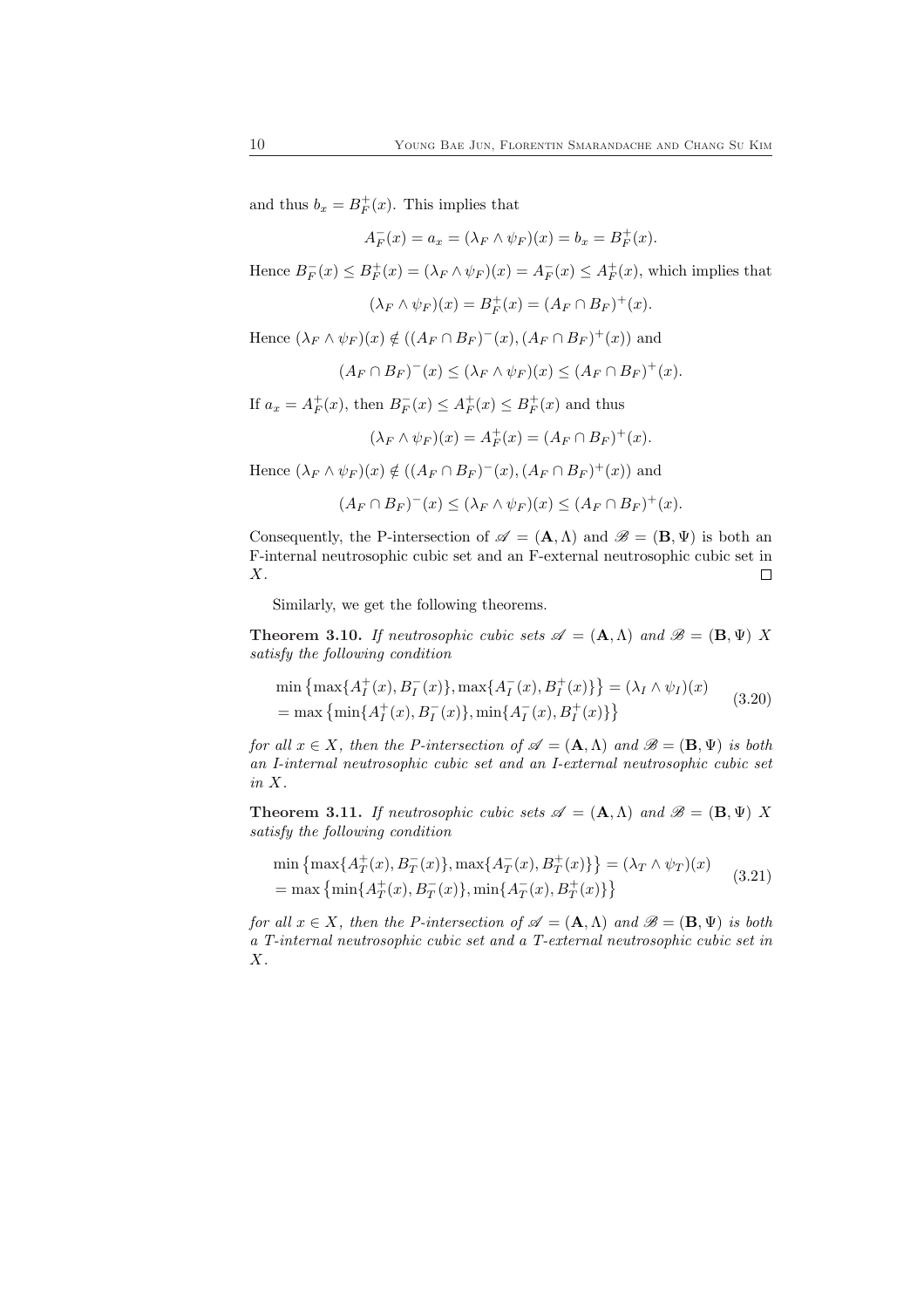Corollary 3.12. If neutrosophic cubic sets  $\mathscr{A} = (\mathbf{A}, \Lambda)$  and  $\mathscr{B} = (\mathbf{B}, \Psi)$  X satisfy conditions 3.19, 3.20 and 3.21, then the P-intersection of  $\mathscr{A} = (\mathbf{A}, \Lambda)$ and  $\mathscr{B} = (\mathbf{B}, \Psi)$  is both an internal neutrosophic cubic set and an external neutrosophic cubic set in X.

Given two neutrosophic cubic sets  $\mathscr{A} = (\mathbf{A}, \Lambda)$  and  $\mathscr{B} = (\mathbf{B}, \Psi)$  in X where

$$
\mathbf{A} := \{ \langle x; A_T(x), A_I(x), A_F(x) \rangle \mid x \in X \},\
$$

$$
\Lambda := \{ \langle x; \lambda_T(x), \lambda_I(x), \lambda_F(x) \rangle \mid x \in X \},\
$$

$$
\mathbf{B} := \{ \langle x; B_T(x), B_I(x), B_F(x) \rangle \mid x \in X \},\
$$

$$
\Psi := \{ \langle x; \psi_T(x), \psi_I(x), \psi_F(x) \rangle \mid x \in X \},\
$$

we try to exchange  $\Lambda$  and  $\Psi$ , and make new neutrosophic cubic sets  $\mathscr{A}^*$  :=  $(\mathbf{A}, \Psi)$  and  $\mathscr{B}^* := (\mathbf{B}, \Lambda)$  in X. Under these circumstances, we have questions.

Question. 1. If two neutrosophic cubic sets  $\mathscr{A} = (\mathbf{A}, \Lambda)$  and  $\mathscr{B} = (\mathbf{B}, \Psi)$  in  $X$  are T-external (resp., I-external and F-external), then are the new neutrosophic cubic sets  $\mathscr{A}^* := (\mathbf{A}, \Psi)$  and  $\mathscr{B}^* := (\mathbf{B}, \Lambda)$  T-internal (resp., I-internal and F-internal) neutrosophic cubic sets in  $X$ ?

2. If two neutrosophic cubic sets  $\mathscr{A} = (\mathbf{A}, \Lambda)$  and  $\mathscr{B} = (\mathbf{B}, \Psi)$  in X are T-external (resp., I-external and F-external), then are the new neutrosophic cubic sets  $\mathscr{A}^* := (\mathbf{A}, \Psi)$  and  $\mathscr{B}^* := (\mathbf{B}, \Lambda)$  T-external (resp., I-external and F-external) neutrosophic cubic sets in  $X$ ?

The answer to the question above is negative as seen in the following example.

Example 3.13. (1) Let  $\mathscr{A} = (\mathbf{A}, \Lambda)$  and  $\mathscr{B} = (\mathbf{B}, \Psi)$  be neutrosophic cubic sets in [0, 1] where

$$
\mathbf{A} = \{ \langle x; [0.6, 0.7], [0.5, 0.7], [0.3, 0.5] \rangle \mid x \in [0, 1] \},\
$$
  
\n
$$
\Lambda = \{ \langle x; 0.8, 0.4, 0.8 \rangle \mid x \in [0, 1] \},\
$$
  
\n
$$
\mathbf{B} = \{ \langle x; [0.3, 0.4], [0.4, 0.7], [0.7, 0.9] \rangle \mid x \in [0, 1] \},\
$$
  
\n
$$
\Psi = \{ \langle x; 0.2, 0.3, 0.4 \rangle \mid x \in [0, 1] \}.
$$

Then  $\mathscr{A} = (\mathbf{A}, \Lambda)$ , and  $\mathscr{B} = (\mathbf{B}, \Psi)$  are both T-external and F-external neutrosophic cubic sets in [0,1]. It is easy to verify that  $\mathscr{A}^* := (\mathbf{A}, \Psi)$  and  $\mathscr{B}^* := (\mathbf{B}, \Lambda)$  are F-internal neutrosophic cubic sets in [0, 1], but not T-internal neutrosophic cubic sets in [0, 1].

(2) For  $X = \{a, b\}$ , let  $\mathscr{A} = (\mathbf{A}, \Lambda)$ , and  $\mathscr{B} = (\mathbf{B}, \Psi)$  be neutrosophic cubic sets in X with the tabular representations in Tables 8 and 9, respectively.

Then  $\mathscr{A} = (\mathbf{A}, \Lambda)$  and  $\mathscr{B} = (\mathbf{B}, \Psi)$  are I-external neutrosophic cubic sets in X, and  $\mathscr{A}^* := (\mathbf{A}, \Psi)$  and  $\mathscr{B}^* := (\mathbf{B}, \Lambda)$  are represented as Tables 10 and 11, respectively,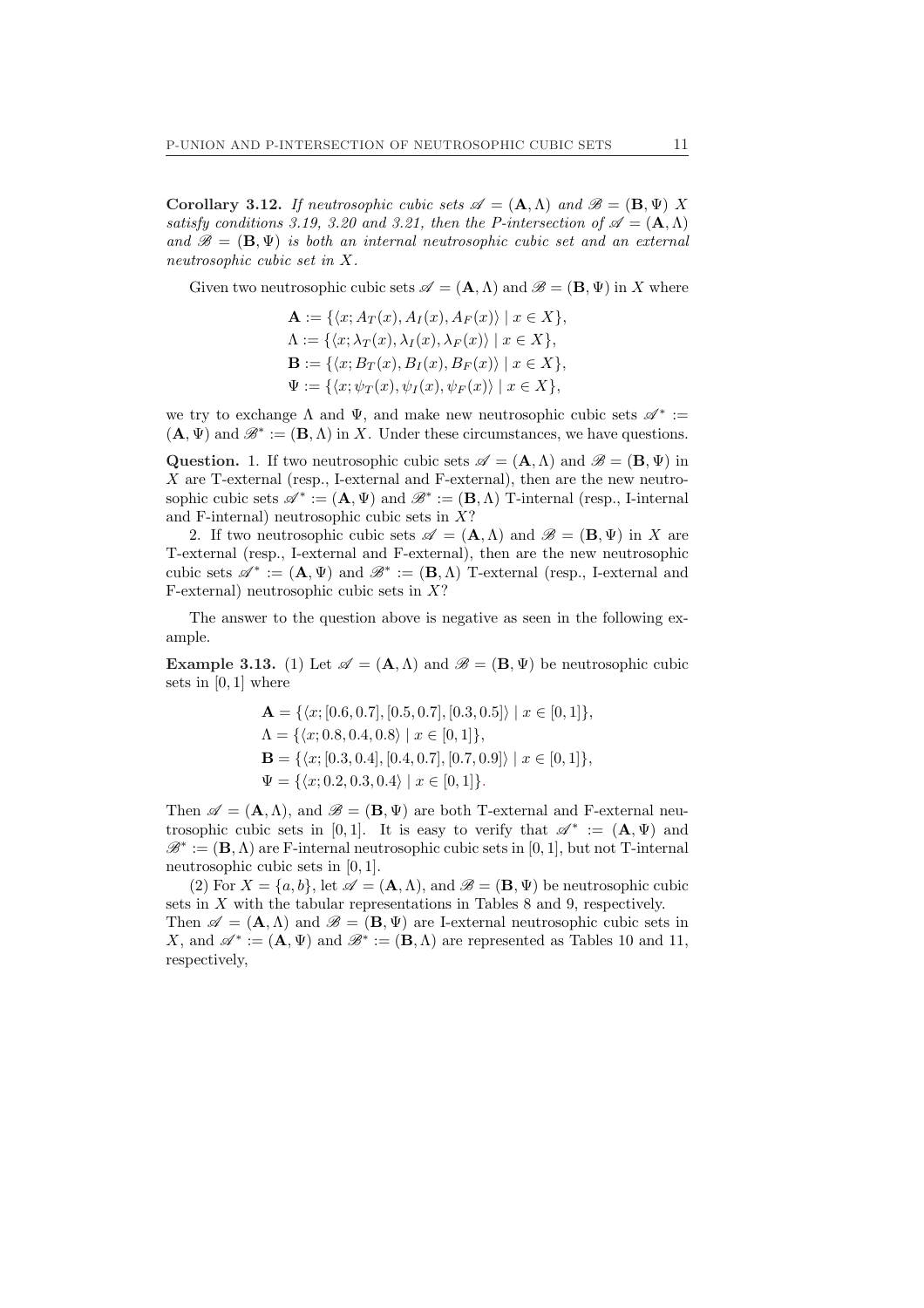|         | $\mathbf{A}(x)$                                                              | $\Lambda(x)$                             |
|---------|------------------------------------------------------------------------------|------------------------------------------|
| $\it a$ | ([0.3, 0.6], [0.2, 0.3], [0.2, 0.5])<br>([0.5, 0.7], [0.5, 0.6], [0.3, 0.4]) | (0.25, 0.15, 0.40)<br>(0.55, 0.75, 0.35) |

Table 8: Tabular representation of  $\mathscr{A} = (\mathbf{A}, \Lambda)$ 

Table 9: Tabular representation of  $\mathscr{B} = (\mathbf{B}, \Psi)$ 

| $\Psi(x)$          | $\mathbf{B}(x)$                      |  |
|--------------------|--------------------------------------|--|
| (0.35, 0.95, 0.60) | ([0.3, 0.7], [0.4, 0.5], [0.1, 0.5]) |  |
| (0.45, 0.35, 0.30) | ([0.5, 0.8], [0.7, 0.9], [0.2, 0.5]) |  |

Table 10: Tabular representation of  $\mathscr{A}^* := (\mathbf{A}, \Psi)$ 

|         | $\mathbf{A}(x)$                                                              | $\Psi(x)$                                |
|---------|------------------------------------------------------------------------------|------------------------------------------|
| $\it a$ | ([0.3, 0.6], [0.2, 0.3], [0.2, 0.5])<br>([0.5, 0.7], [0.5, 0.6], [0.3, 0.4]) | (0.35, 0.95, 0.60)<br>(0.45, 0.35, 0.30) |

Table 11: Tabular representation of  $\mathscr{B}^* := (\mathbf{B}, \Lambda)$ 

| $\mathbf{B}(x)$                      | $\Lambda(x)$       |
|--------------------------------------|--------------------|
| ([0.3, 0.7], [0.4, 0.5], [0.1, 0.5]) | (0.25, 0.15, 0.40) |
| ([0.5, 0.8], [0.7, 0.9], [0.2, 0.5]) | (0.55, 0.75, 0.35) |

which are not I-internal neutrosophic cubic sets in X.

(3) For  $X = \{a, b, c\}$ , let  $\mathscr{A} = (\mathbf{A}, \Lambda)$ , and  $\mathscr{B} = (\mathbf{B}, \Psi)$  be neutrosophic cubic sets in  $X$  with the tabular representations in Tables 12 and 13, respectively.

Then  $\mathscr{A} = (\mathbf{A}, \Lambda)$ , and  $\mathscr{B} = (\mathbf{B}, \Psi)$  are F-external neutrosophic cubic sets in X. Note that  $\mathscr{A}^* := (\mathbf{A}, \Psi)$  and  $\mathscr{B}^* := (\mathbf{B}, \Lambda)$  are represented as Tables 14 and 15, respectively,

and they are not F-internal neutrosophic cubic sets in X.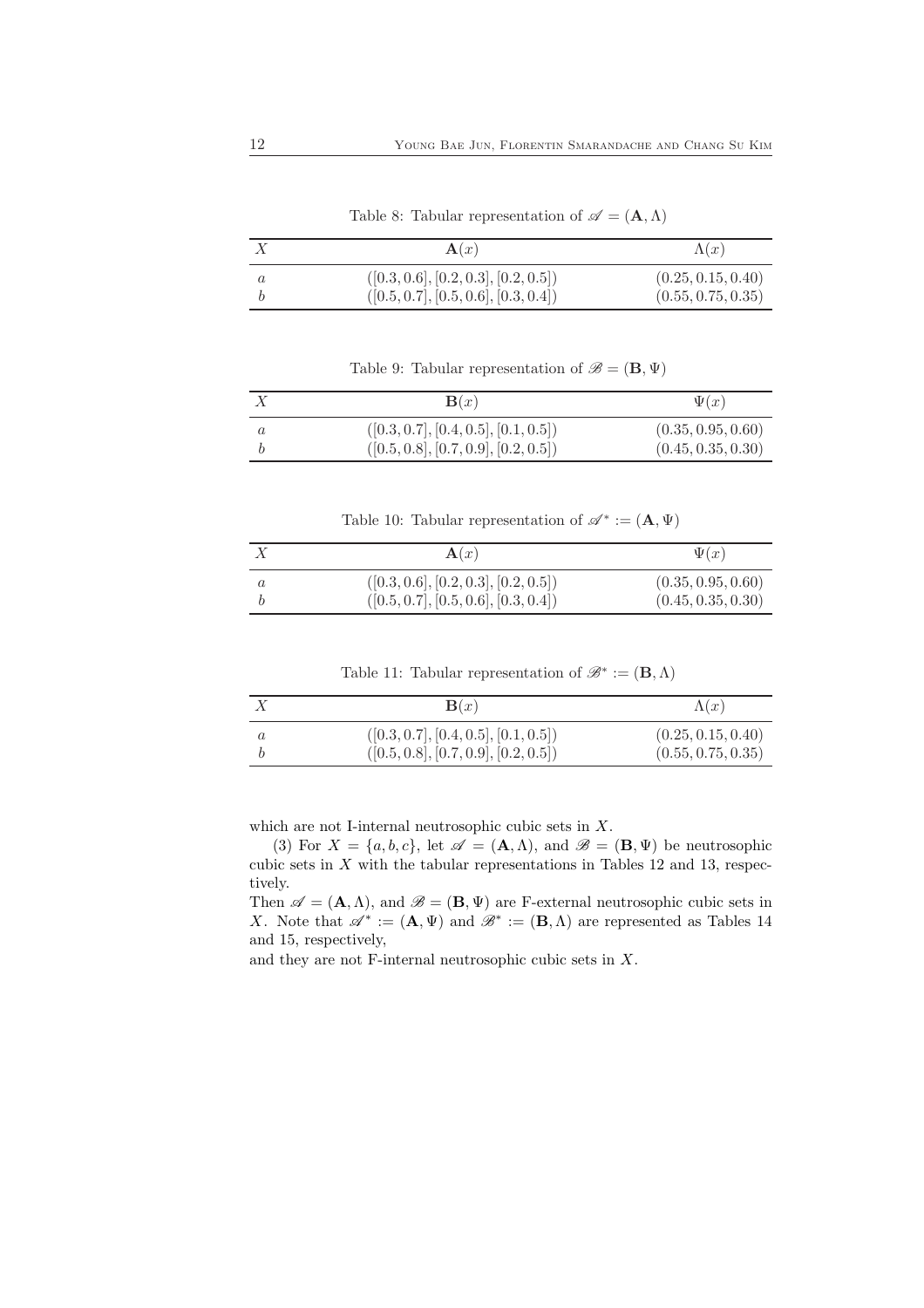|   | $\mathbf{A}(x)$                          | $\Lambda(x)$       |
|---|------------------------------------------|--------------------|
| a | $([0.2, 0.3], [0.3, 0.5], [0.31, 0.51])$ | (0.35, 0.25, 0.75) |
|   | $([0.4, 0.7], [0.1, 0.4], [0.22, 0.41])$ | (0.35, 0.50, 0.65) |
|   | $([0.6, 0.9], [0.0, 0.2], [0.33, 0.42])$ | (0.50, 0.60, 0.75) |

Table 12: Tabular representation of  $\mathscr{A}=(\mathbf{A},\Lambda)$ 

Table 13: Tabular representation of  $\mathscr{B} = (\mathbf{B}, \Psi)$ 

|         | $\mathbf{B}(x)$                          | $\Psi(x)$          |
|---------|------------------------------------------|--------------------|
| $\it a$ | $([0.3, 0.7], [0.3, 0.5], [0.61, 0.81])$ | (0.25, 0.25, 0.35) |
|         | $([0.5, 0.8], [0.5, 0.6], [0.25, 0.55])$ | (0.45, 0.30, 0.10) |
|         | $([0.4, 0.9], [0.4, 0.7], [0.71, 0.85])$ | (0.35, 0.10, 0.40) |

Table 14: Tabular representation of  $\mathscr{A}^* := (\mathbf{A}, \Psi)$ 

|   | $\mathbf{A}(x)$                          | $\Psi(x)$          |
|---|------------------------------------------|--------------------|
| a | $([0.2, 0.3], [0.3, 0.5], [0.31, 0.51])$ | (0.25, 0.25, 0.35) |
|   | $([0.4, 0.7], [0.1, 0.4], [0.22, 0.41])$ | (0.45, 0.30, 0.10) |
|   | $([0.6, 0.9], [0.0, 0.2], [0.33, 0.42])$ | (0.35, 0.10, 0.40) |

Table 15: Tabular representation of  $\mathscr{B}^* := (\mathbf{B}, \Lambda)$ 

|         | $\mathbf{B}(x)$                          | $\Lambda(x)$       |
|---------|------------------------------------------|--------------------|
| $\it a$ | $([0.3, 0.7], [0.3, 0.5], [0.61, 0.81])$ | (0.35, 0.25, 0.75) |
|         | $([0.5, 0.8], [0.5, 0.6], [0.25, 0.55])$ | (0.35, 0.50, 0.65) |
|         | $([0.4, 0.9], [0.4, 0.7], [0.71, 0.85])$ | (0.50, 0.60, 0.75) |

Generally, the P-union of two T-external (resp. I-external and F-external) neutrosophic cubic sets may not be a T-internal (resp. I-internal and Finternal) neutrosophic cubic set.

Example 3.14. Consider the F-external neutrosophic cubic sets  $\mathscr{A} = (\mathbf{A}, \Lambda)$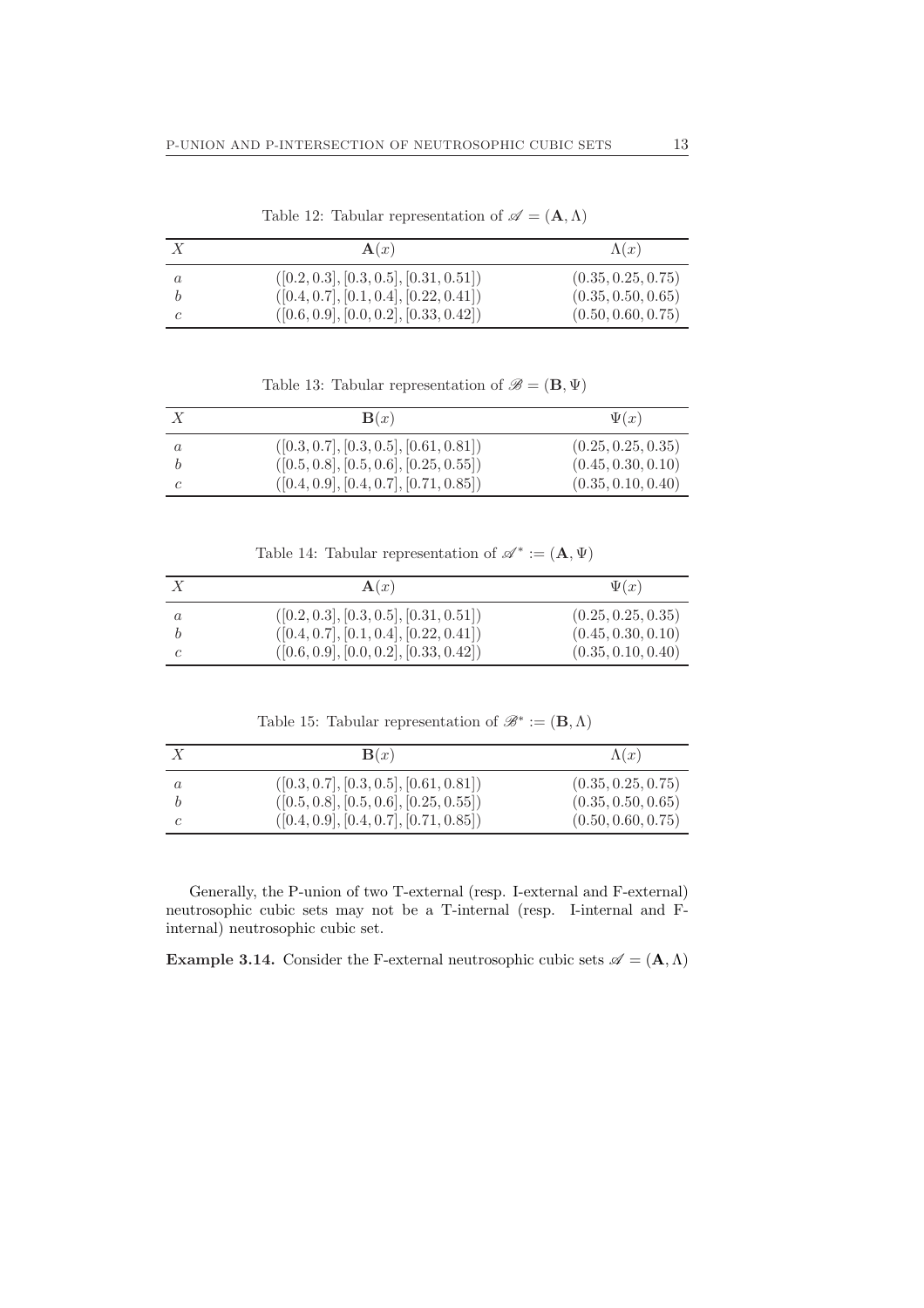and  $\mathscr{B} = (\mathbf{B}, \Psi)$  in Example 3.13(3). The P-union  $\mathscr{A} \cup_P \mathscr{B} = (\mathbf{A} \cup \mathbf{B}, \Lambda \vee \Psi)$ of  $\mathscr{A} = (\mathbf{A}, \Lambda)$  and  $\mathscr{B} = (\mathbf{B}, \Psi)$  is represented by Table 16, and it is not an F-internal neutrosophic cubic set in X.

 $X$  ( $\mathbf{A} \cup \mathbf{B}(x)$  ( $\Lambda \vee \Psi(x)$ )  $a$  ([0.3, 0.7], [0.3, 0.5], [0.61, 0.81]) (0.35, 0.25, 0.75)  $b$  ([0.5, 0.8], [0.5, 0.6], [0.25, 0.55]) (0.45, 0.50, 0.65)  $c$  ([0.6, 0.9], [0.4, 0.7], [0.71, 0.85]) (0.50, 0.60, 0.75)

Table 16: Tabular representation of  $\mathscr{A} \cup_P \mathscr{B} = (\mathbf{A} \cup \mathbf{B}, \Lambda \vee \Psi)$ 

We provide conditions for the P-union of two T-external (resp. I-external and F-external) neutrosophic cubic sets to be a T-internal (resp. I-internal and F-internal) neutrosophic cubic set.

**Theorem 3.15.** For any T-external neutrosophic cubic sets  $\mathcal{A} = (\mathbf{A}, \Lambda)$  and  $\mathscr{B} = (\mathbf{B}, \Psi)$  in X, if  $\mathscr{A}^* := (\mathbf{A}, \Psi)$  and  $\mathscr{B}^* := (\mathbf{B}, \Lambda)$  are T-internal neutrosophic cubic sets in X, then the P-union  $\mathscr{A} \cup_P \mathscr{B} = (\mathbf{A} \cup \mathbf{B}, \Lambda \vee \Psi)$  of  $\mathscr{A} = (\mathbf{A}, \Lambda)$  and  $\mathscr{B} = (\mathbf{B}, \Psi)$  is a T-internal neutrosophic cubic set in X.

*Proof.* Assume that  $\mathscr{A}^* := (\mathbf{A}, \Psi)$  and  $\mathscr{B}^* := (\mathbf{B}, \Lambda)$  are T-internal neutrosophic cubic sets in X for any T-external neutrosophic cubic sets  $\mathscr{A} = (\mathbf{A}, \Lambda)$ and  $\mathscr{B} = (\mathbf{B}, \Psi)$  in X. Then

$$
\lambda_T(x) \notin (A_T^-(x), A_T^+(x)), \ \psi_T(x) \notin (B_T^-(x), B_T^+(x)), B_T^-(x) \leq \lambda_T(x) \leq B_T^+(x), \ A_T^-(x) \leq \psi_T(x) \leq A_T^+(x)
$$

for all  $x \in X$ . We now consider the following cases.

- (1)  $\lambda_T(x) \leq A_T^-(x) \leq \psi_T(x) \leq A_T^+(x)$  and  $\psi_T(x) \leq B_T^-(x) \leq \lambda_T(x) \leq$  $B_T^+(x)$ .
- (2)  $A_T^-(x) \leq \psi_T(x) \leq A_T^+(x) \leq \lambda_T(x)$  and  $B_T^-(x) \leq \lambda_T(x) \leq B_T^+(x) \leq$  $\psi_T(x)$ .
- (3)  $\lambda_T(x) \leq A_T^-(x) \leq \psi_T(x) \leq A_T^+(x)$  and  $B_T^-(x) \leq \lambda_T(x) \leq B_T^+(x) \leq$  $\psi_T(x)$ .
- (2)  $A_T^-(x) \leq \psi_T(x) \leq A_T^+(x) \leq \lambda_T(x)$  and  $\psi_T(x) \leq B_T^-(x) \leq \lambda_T(x) \leq$  $B_T^{\ddag}(x)$ .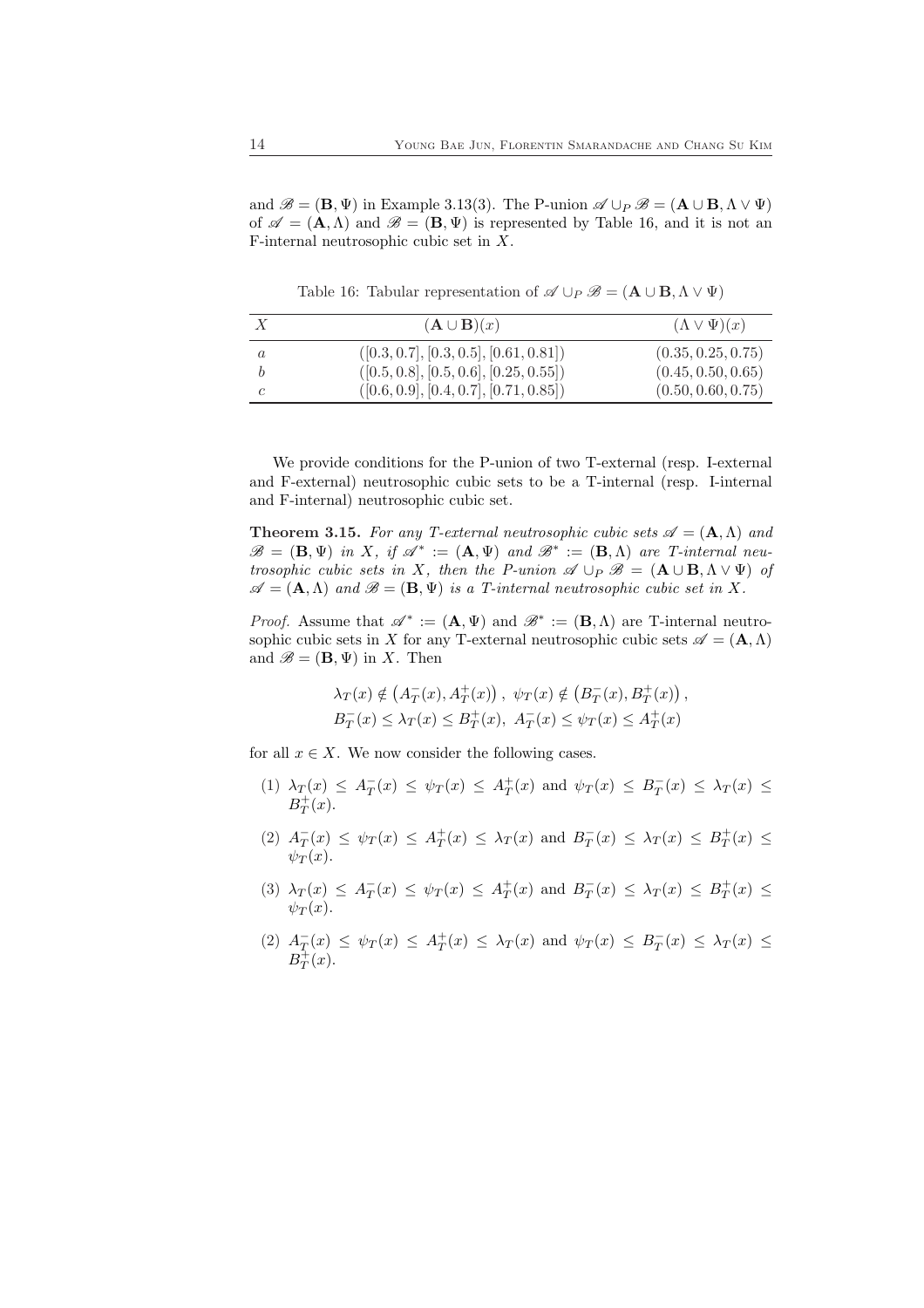First case implies that  $\psi_T(x) = A_T^-(x) = B_T^-(x) = \lambda_T(x)$ . Since  $\mathscr{A}^* :=$  $(\mathbf{A}, \Psi)$  and  $\mathscr{B}^* := (\mathbf{B}, \Lambda)$  are T-internal neutrosophic cubic sets in X, we have  $\psi_T(x) \leq A_T^+(x)$  and  $\lambda_T(x) \leq B_T^+(x)$ . It follows that

$$
(A_T \cup B_T)^{-}(x) = \max\{A_T^{-}(x), B_T^{-}(x)\} = (\lambda_T \vee \psi_T)(x)
$$
  

$$
\leq \max\{A_T^{+}(x), B_T^{+}(x)\} = (A_T \cup B_T)^{+}(x)
$$

for all  $x \in X$ . Therefore the P-union  $\mathscr{A} \cup_{P} \mathscr{B} = (\mathbf{A} \cup \mathbf{B}, \Lambda \vee \Psi)$  is a T-internal neutrosophic cubic set in  $X$ . We can prove the other cases by the similar to the first case.  $\Box$ 

Similarly, we have the following theorems.

**Theorem 3.16.** For any I-external neutrosophic cubic sets  $\mathscr{A} = (\mathbf{A}, \Lambda)$  and  $\mathscr{B} = (\mathbf{B}, \Psi)$  in X, if  $\mathscr{A}^* := (\mathbf{A}, \Psi)$  and  $\mathscr{B}^* := (\mathbf{B}, \Lambda)$  are *I*-internal neutrosophic cubic sets in X, then the P-union  $\mathscr{A} \cup_P \mathscr{B} = (\mathbf{A} \cup \mathbf{B}, \Lambda \vee \Psi)$  of  $\mathscr{A} = (\mathbf{A}, \Lambda)$  and  $\mathscr{B} = (\mathbf{B}, \Psi)$  is an *I*-internal neutrosophic cubic set in X.

**Theorem 3.17.** For any F-external neutrosophic cubic sets  $\mathcal{A} = (\mathbf{A}, \Lambda)$  and  $\mathscr{B} = (\mathbf{B}, \Psi)$  in X, if  $\mathscr{A}^* := (\mathbf{A}, \Psi)$  and  $\mathscr{B}^* := (\mathbf{B}, \Lambda)$  are F-internal neutrosophic cubic sets in X, then the P-union  $\mathscr{A} \cup_P \mathscr{B} = (\mathbf{A} \cup \mathbf{B}, \Lambda \vee \Psi)$  of  $\mathscr{A} = (\mathbf{A}, \Lambda)$  and  $\mathscr{B} = (\mathbf{B}, \Psi)$  is a *F*-internal neutrosophic cubic set in X.

We provide conditions for the P-intersection of two T-external (resp. Iexternal and F-external) neutrosophic cubic sets to be a T-internal (resp. I-internal and F-internal) neutrosophic cubic set.

Theorem 3.18. For any T-external (resp., I-external and F-external) neutrosophic cubic sets  $\mathscr{A} = (\mathbf{A}, \Lambda)$  and  $\mathscr{B} = (\mathbf{B}, \Psi)$  in X, if  $\mathscr{A}^* := (\mathbf{A}, \Psi)$ and  $\mathscr{B}^* := (\mathbf{B}, \Lambda)$  are T-internal (resp., I-internal and F-internal) neutrosophic cubic sets in X, then the P-intersection  $\mathscr{A} \cap_P \mathscr{B} = (\mathbf{A} \cap \mathbf{B}, \Lambda \wedge \Psi)$  of  $\mathscr{A} = (\mathbf{A}, \Lambda)$  and  $\mathscr{B} = (\mathbf{B}, \Psi)$  is a T-internal (resp., I-internal and F-internal) neutrosophic cubic set in X.

Proof. It is similar to the proof of Theorem 3.15.

Corollary 3.19. For any external neutrosophic cubic sets  $\mathscr{A} = (\mathbf{A}, \Lambda)$  and  $\mathscr{B} = (\mathbf{B}, \Psi)$  in X, if  $\mathscr{A}^* := (\mathbf{A}, \Psi)$  and  $\mathscr{B}^* := (\mathbf{B}, \Lambda)$  are internal neutrosophic cubic sets in X, then the P-intersection  $\mathscr{A} \cap_P \mathscr{B} = (\mathbf{A} \cap \mathbf{B}, \Lambda \wedge \Psi)$  of  $\mathscr{A} =$  $(A, \Lambda)$  and  $\mathscr{B} = (B, \Psi)$  is an internal neutrosophic cubic set in X.

 $\Box$